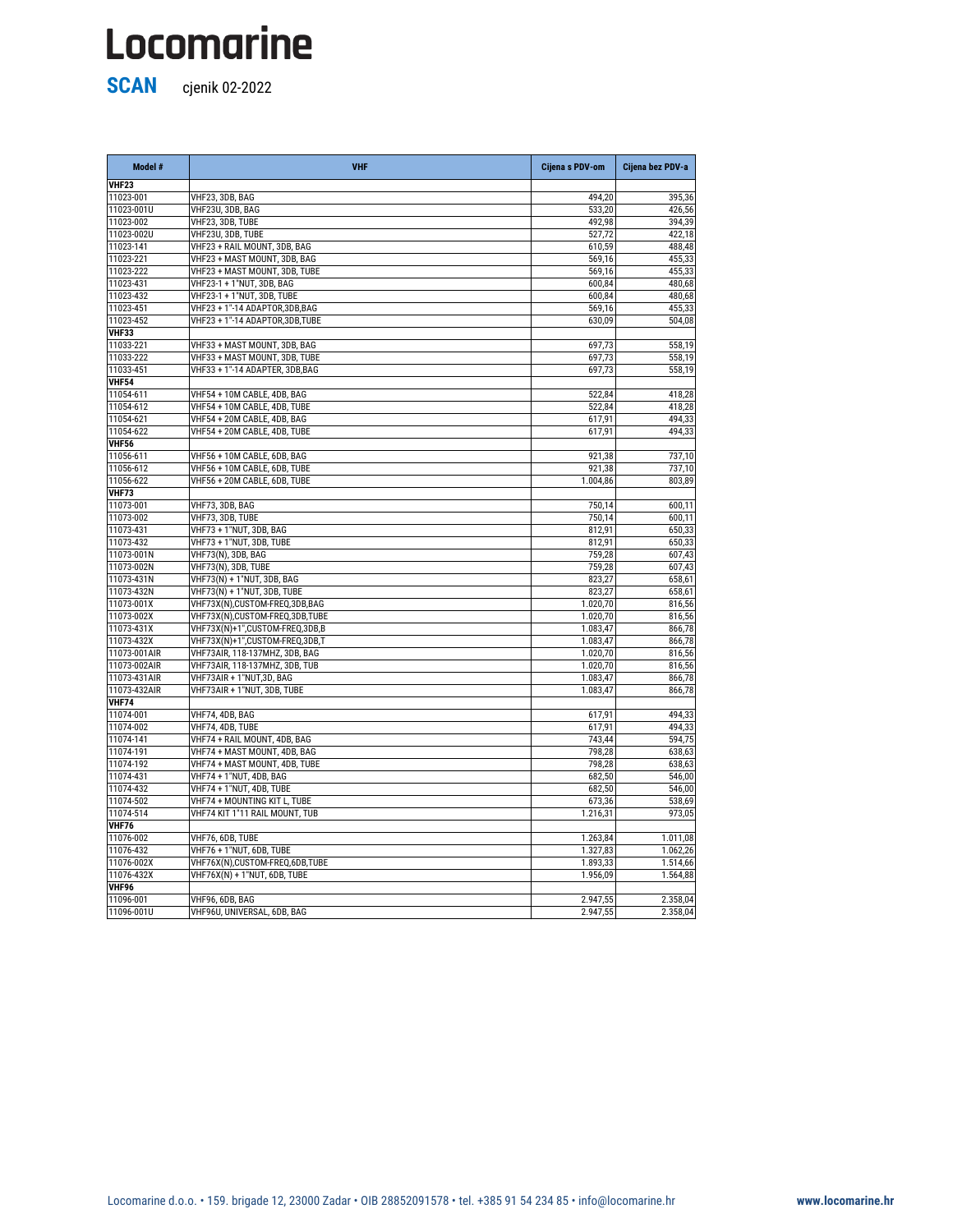**SCAN** cjenik 02-2022

| Model #        | <b>VHF/GNSS</b>                  | Cijena s PDV-om | Cijena bez PDV-a |
|----------------|----------------------------------|-----------------|------------------|
| <b>VHFGPS4</b> |                                  |                 |                  |
| 11604-001      | VHFGPS4, 3DB, BAG                | 2.017,64        | 1.614,11         |
| 11604-002      | VHFGPS4, 3DB, TUBE               | 2.017,64        | 1.614,11         |
| 11604-431      | VHFGPS4 + 1"NUT, 3DB, BAG        | 2.082,23        | 1.665,79         |
| 11604-432      | VHFGPS4 + 1"NUT, 3DB, TUBE       | 2.082,23        | 1.665,79         |
| 11604-701      | VHFGPS4 KIT, 3DB, BAG            | 3.591,66        | 2.873,33         |
| 11604-702      | VHFGPS4 KIT, 3DB, TUBE           | 3.591,66        | 2.873,33         |
| 11604-711      | VHFGPS4 KIT + 1"NUT, 3DB, BAG    | 3.656,25        | 2.925,00         |
| 11604-712      | VHFGPS4 KIT + 1"NUT, 3DB, TUBE   | 3.656,25        | 2.925,00         |
| 11604-721      | VHFGPS4 KIT + CABLES, 3DB, BAG   | 4.024,31        | 3.219,45         |
| 11604-722      | VHFGPS4 KIT + CABLES, 3DB, TUB   | 4.024,31        | 3.219,45         |
| 10100-000      | <b>VHF/GNSS DIPLEXER, BULK</b>   | 893,95          | 715,16           |
| C15016         | CABLE KIT FOR VHF/GPS ANTENNA    | 369,28          | 295,43           |
| Model #        | <b>AIS</b>                       | Cijena s PDV-om | Cijena bez PDV-a |
| <b>AIS23</b>   |                                  |                 |                  |
| 12023-001      | AIS23, 3DB, BAG                  | 494,20          | 395,36           |
| 12023-002      | AIS23, 3DB, TUBE                 | 494,20          | 395,36           |
| 12023-141      | AIS23 + RAIL MOUNT, 3DB, BAG     | 630,09          | 504,08           |
| 12023-221      | AIS23 + MAST MOUNT, 3DB, BAG     | 569,16          | 455,33           |
| 12023-451      | AIS23 + 1"-14 ADAPTOR, 3DB, BAG  | 569,16          | 455,33           |
| 12023-452      | AIS23 + 1"-14 ADAPTOR, 3DB, TUBE | 630,09          | 504,08           |
| <b>AIS54</b>   |                                  |                 |                  |
| 12054-611      | AIS54 + 10M CABLE, 4DB, BAG      | 522,84          | 418,28           |
| 12054-612      | AIS54 + 10M CABLE, 4DB, TUBE     | 522,84          | 418,28           |
| 12054-621      | AIS54 + 20M CABLE, 4DB, BAG      | 617,91          | 494,33           |
| 12054-622      | AIS54 + 20M CABLE, 4DB, TUBE     | 617,91          | 494,33           |
| <b>AIS56</b>   |                                  |                 |                  |
| 12056-612      | AIS56 + 10M CABLE, 6DB, TUBE     | 921,38          | 737,10           |
| 12056-622      | AIS56 + 20M CABLE, 6DB, TUBE     | 1.004,86        | 803,89           |
| <b>AIS74</b>   |                                  |                 |                  |
| 12074-001      | AIS74, 4DB, BAG                  | 617,91          | 494,33           |
| 12074-002      | AIS74, 4DB, TUBE                 | 617,91          | 494,33           |
| 12074-431      | AIS74 + 1"NUT, 4DB, BAG          | 682,50          | 546,00           |
| 12074-432      | AIS74 + 1"NUT, 4DB, TUBE         | 682,50          | 546,00           |
| <b>AIS76</b>   |                                  |                 |                  |
| 12076-002      | AIS76, 6DB, TUBE                 | 1.263,84        | 1.011,08         |
| 12076-432      | AIS76 + 1"NUT, 6DB, TUBE         | 1.327,83        | 1.062,26         |

Locomarine d.o.o. • 159. brigade 12, 23000 Zadar • OIB 28852091578 • tel. +385 91 54 234 85 • info@locomarine.hr **www.locomarine.hr**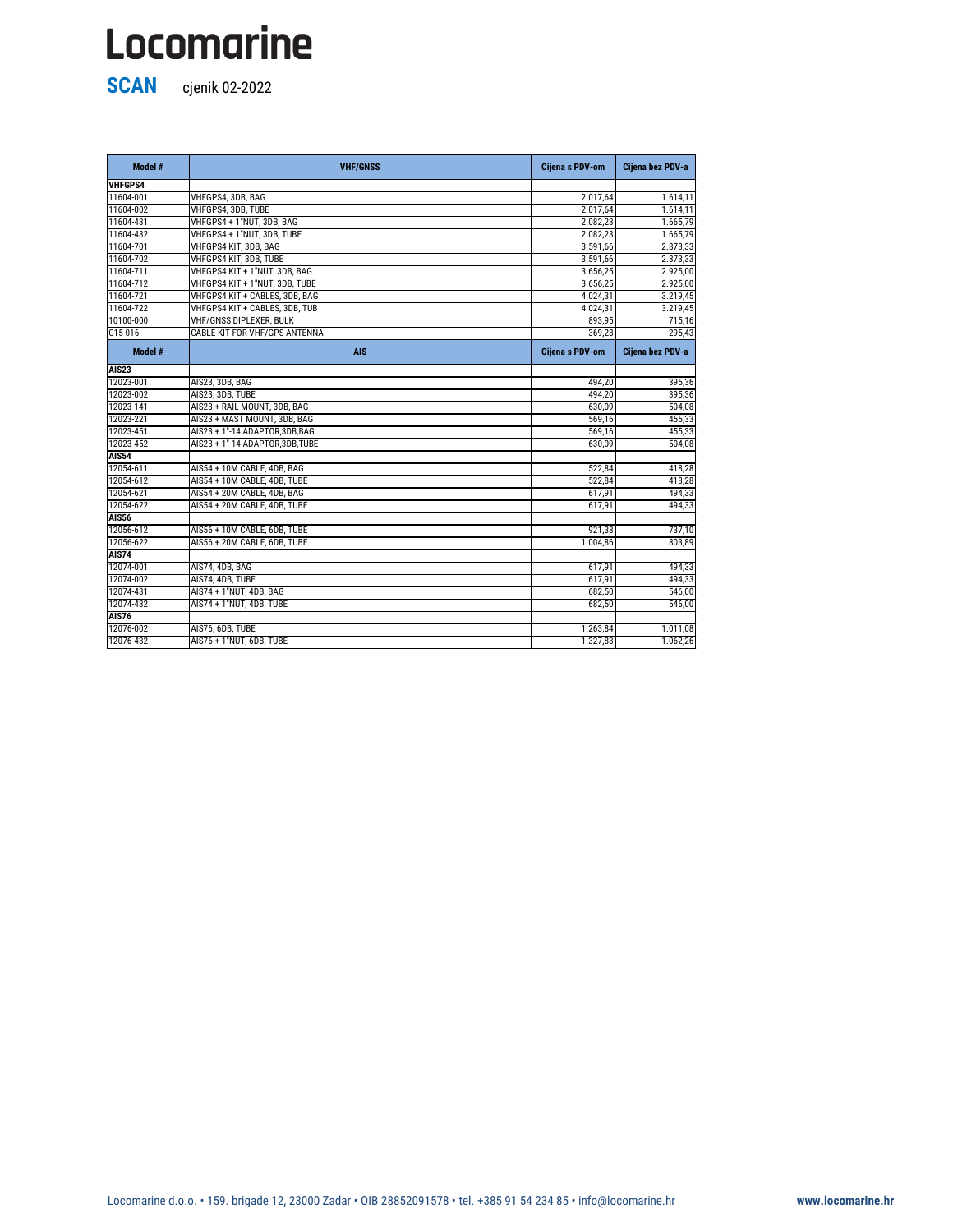**SCAN** cjenik 02-2022

| Model #             | <b>HF</b>                        | Cijena s PDV-om | Cijena bez PDV-a |
|---------------------|----------------------------------|-----------------|------------------|
| <b>HF Active RX</b> |                                  |                 |                  |
| 13100-431           | HF100 RX + 1"NUT, BAG            | 3.143,16        | 2.514,53         |
| 13100-432           | HF100 RX + 1"NUT, TUBE           | 3.143,16        | 2.514,53         |
| HF 2-part           |                                  |                 |                  |
| <b>HF500</b>        |                                  |                 |                  |
| 13500-002           | HF500 TX/RX, 5M, 2-PART, TUBE    | 2.236,41        | 1.789,13         |
| 13500-082           | HF501 TX/RX,5M,2-PART,THR.MO.    | 2.348,53        | 1.878,83         |
| 13510-002           | HF510 TX/RX COAX, 5M, 2-PART     | 2.725,13        | 2.180,10         |
| 13510-012           | HF510 TX/RX COAX, 5M + BRACKET   | 3.369,84        | 2.695,88         |
| 13520-002           | HF520 RX COAX, 5M, 2-PART, TUB   | 3.053,58        | 2.442,86         |
| 13520-012           | HF520 RX COAX, 5M, 2PART+BRACKET | 1.934,77        | 1.547,81         |
| <b>HF600</b>        |                                  |                 |                  |
| 13602-002           | HF600 TX/RX, 6M, 2-PART, TUBE    | 2.422,88        | 1.938,30         |
| 13602-082           | HF601,6M,TX/RX,2-PART,THR.MO.    | 2.631,28        | 2.105,03         |
| 13612-002           | HF610 TX/RX COAX, 6M, 2-PART     | 3.006,66        | 2.405,33         |
| 13612-012           | HF610 TX/RX COAX, 6M + BRACKET   | 3.651,38        | 2.921,10         |
| 13622-002           | HF620 RX COAX, 6M, 2-PART, TUB   | 3.194,34        | 2.555,48         |
| 13622-012           | HF620 RX COAX,6M,2PART,TUB+BRA   | 3.839,06        | 3.071,25         |
| <b>HF700</b>        |                                  |                 |                  |
| 13702-002           | HF700 TX/RX, 7M, 2-PART, TUBE    | 2.818,36        | 2.254,69         |
| 13702-082           | HF701 TX/RX,7M,2-PART,THR.MO.    | 2.818,36        | 2.254,69         |
| 13712-002           | HF710 TX/RX COAX, 7M, 2-PART     | 3.382,64        | 2.706,11         |
| 13712-012           | HF710 TX/RX COAX,7M,2PART+BRAC   | 4.026,75        | 3.221,40         |
| 13722-002           | HF720 RX COAX, 7M, 2-PART, TUB   | 3.757,41        | 3.005,93         |
| 13722-012           | HF720 RX COAX, 7M, 2PART+BRACKET | 4.402,13        | 3.521,70         |
| <b>HF850</b>        |                                  |                 |                  |
| 13802-001           | HF850 TX/RX, 8.5M, 2-PART, BAG   | 4.415,53        | 3.532,43         |
| HF 3-part           |                                  |                 |                  |
| <b>HF6000</b>       |                                  |                 |                  |
| 13600-002           | HF6000 TX/RX, 6M, 3-PART, TUBE   | 2.818,36        | 2.254,69         |
| 13600-082           | HF6001,TX/RX,6M,3-PART,THR.MO.   | 3.194,34        | 2.555,48         |
| 13610-002           | HF6100 TX/RX COAX, 6M, 3-PART    | 3.382,64        | 2.706,11         |
| 13610-012           | HF6100 TX/RX COAX KIT,6M,3-P     | 4.040,16        | 3.232,13         |
| 13620-002           | HF6200 RX COAX, 6M, 3-PART, TU   | 3.570,33        | 2.856,26         |
| 13620-012           | HF6200 RX, 6M + BRACKET, TUBE    | 4.227,23        | 3.381,79         |
| <b>HF7000</b>       |                                  |                 |                  |
| 13700-002           | HF7000 TX/RX, 7M, 3-PART, TUBE   | 3.194,34        | 2.555,48         |
| 13700-082           | HF7001,TX/RX,7M,3-PART,THR.MO.   | 3.382,64        | 2.706,11         |
| 13710-002           | HF7100 TX/RX COAX, 7M, 3-PART    | 3.757,41        | 3.005,93         |
| 13710-012           | HF7100 TX/RX COAX, 7M, 3PART+BRA | 4.402,13        | 3.521,70         |
| 13720-002           | HF7200 RX COAX, 7M, 3-PART, TU   | 4.133,39        | 3.306,71         |
| 13720-012           | HF7200 RX COAX, 7M, 3PART+BRACKE | 4.778,11        | 3.822,49         |
| <b>HF8000</b>       |                                  |                 |                  |
| 13800-002           | HF8000 TX/RX, 8M, 3-PART, TUBE   | 4.696,45        | 3.757,16         |
| 13800-012           | HF8000 TX/RX+BRACKET, 8M, TUBE   | 5.673,89        | 4.539,11         |
| 13800-092           | HF8001 TX/RX + DECK MOUNT, 8M    | 7.326,52        | 5.861,21         |
| 13810-002           | HF8100 TX/RX COAX, 8M, 3-PART    | 5.636,11        | 4.508,89         |
| 13810-012           | HF8100 TX/RX COAX,8M + BRACKET   | 6.594,05        | 5.275,24         |
| 13810-092           | HF8101 TX/RX COAX, DECK M, 8M    | 8.256,42        | 6.605,14         |
| 13820-002           | HF8200 RX COAX, 8M, 3-PART       | 5.636,11        | 4.508,89         |
| 13820-012           | HF8200 RX COAX, 8M, 3PART+BRACKE | 6.592,83        | 5.274,26         |
| 13820-092           | HF8201 RX COAX, DECK MOUNT, 8M   | 8.256,42        | 6.605,14         |
|                     |                                  |                 |                  |

**HF9000** 0,00 0,00

| 13900-002               | HF9000 TX/RX, 9M, 3-PART, TUBE   | 5.448,42 | 4.358,74 |
|-------------------------|----------------------------------|----------|----------|
| 13900-012               | HF9000 TX/RX 9M,3PART+ BRACKET   | 6.404,53 | 5.123,63 |
| 13900-092               | HF9001 TX/RX + DECK MOUNT, 9M    | 7.514,20 | 6.011,36 |
| 13910-002               | HF9100 TX/RX COAX, 9M, 3-PART    | 6.199,78 | 4.959,83 |
| 13910-012               | HF9100 TX/RX COAX, 9M, 3PART+BRA | 7.157,72 | 5.726,18 |
| 13920-002               | HF9200 RX COAX, 9M, 3-PART, TU   | 6.199,78 | 4.959,83 |
| 13920-012               | HF9200 RX COAX, 9M, 3PART+BRACKE | 7.157,72 | 5.726,18 |
| <b>Connection Boxes</b> |                                  |          |          |
| 13299-003A              | CONNECTION-BOX TX/RX (SMALL)     | 719,06   | 575,25   |
| 13299-003B              | CONNECTION-BOX RX (SMALL)        | 995,72   | 796,58   |
| 13299-003C              | CONNECTION-BOX TX/RX (LARGE)     | 719,06   | 575,25   |
| 13299-003D              | CONNECTION-BOX RX (LARGE)        | 995,72   | 796,58   |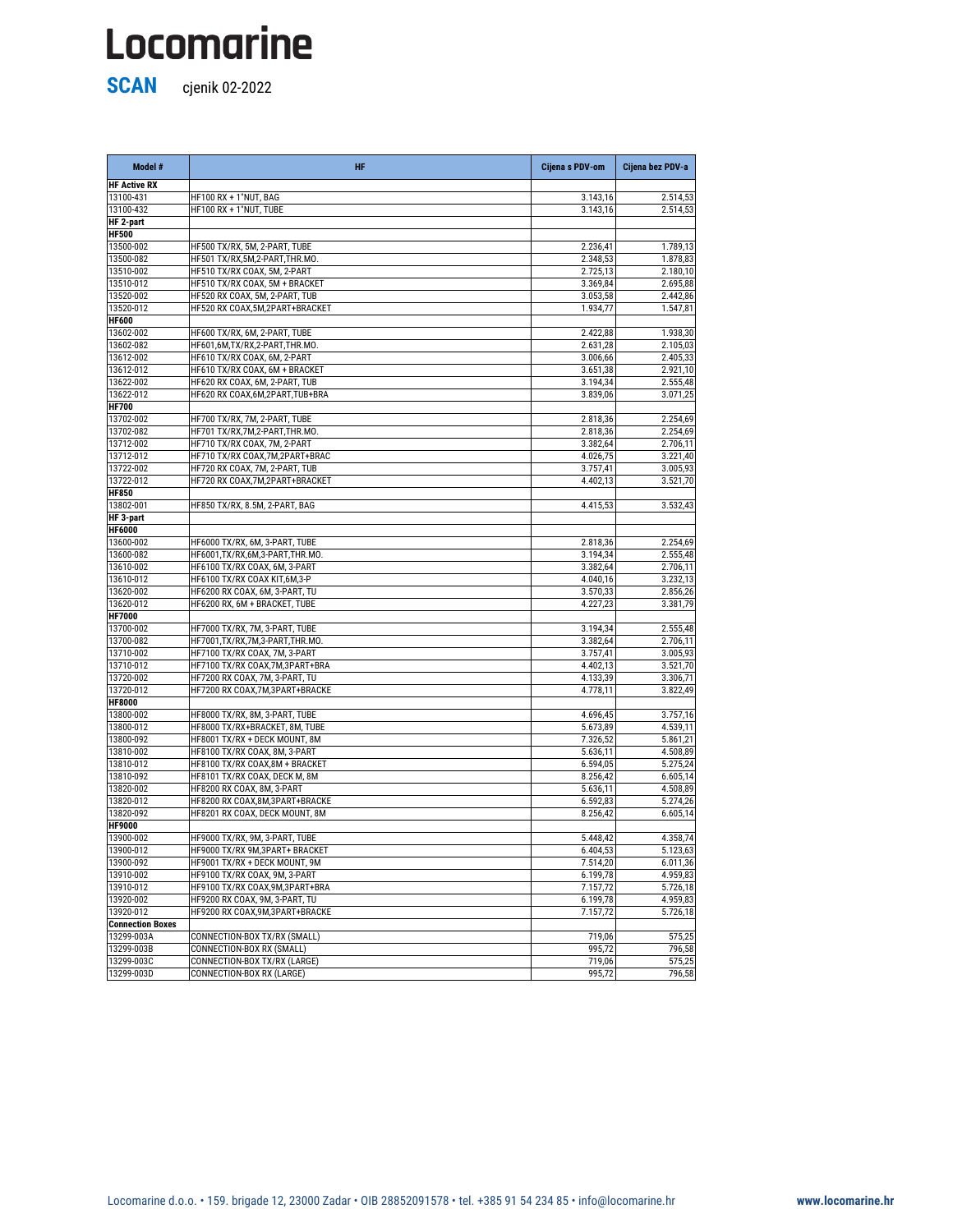**SCAN** cjenik 02-2022

14046-002D UHF46D, 450-470MHZ, 6DB, TUBE 1.237,64 990,11 14046-002X UHF46X, CUSTOM-FREQ, 6DB, TUBE 1.516,73 1.213,39 14046-431A UHF46A+1"NUT,380-400MHZ,6DB,BA 1.318,08 1.054,46 14046-431B UHF46B+1"NUT,410-430MHZ,6DB,BA 1.318,08 1.054,46 14046-431C UHF46C+1"NUT,430-450MHZ,6DB,BA 1.318,08 1.054,46 14046-431D UHF46D+1"NUT,450-470MHZ,6DB,BA 1.054,46

**Model # UHF Cijena s PDV-om Cijena bez PDV-a UHF43** 0,00 0,00 14043-001A UHF43A, 380-400MHZ, 3DB, BAG 956,11 956,11 956,11 764,89 14043-001B UHF43B, 406-430MHZ, 3DB, BAG 956,11 764,89 14043-001C UHF43C, 425-450MHZ, 3DB, BAG 956,11 956,11 956,11 764,89 14043-001D UHF43D, 445-470MHZ, 3DB, BAG 956,11 764,89 14043-001X UHF43X, CUSTOM-FREQ, 3DB, BAG 1.201,08 960,86 14043-002A UHF43A, 380-400MHZ, 3DB, TUBE 956,11 764,89 14043-002B UHF43B, 406-430MHZ, 3DB, TUBE 956,11 764,89 14043-002C UHF43C, 425-450MHZ, 3DB, TUBE 956,11 764,89 14043-002D UHF43D, 445-470MHZ, 3DB, TUBE 956,11 956,11 956,11 764,89 14043-002X UHF43X, CUSTOM-FREQ, 3DB, TUBE 1.201,08 | 1.201,08 | 1.201,08 | 960,86 14043-431A UHF43A+1"NUT,380-400MHZ,3DB,BA 1.037,16 829,73 14043-431B UHF43B+1"NUT,406-430MHZ,3DB,BA 1.037,16 829,73 14043-431C UHF43C+1"NUT,425-450MHZ,3DB,BA 1.037,16 1.037,16 829,73 14043-431D UHF43D+1"NUT,445-470MHZ,3DB,BA 1.037,16 1.037,16 829,73 14043-431X UHF43X+1"NUT,CUSTOM-FREQ,3DB,B 1.282,13 1.025,70 14043-432A UHF43A+1"NUT,380-400MHZ,3DB,TU 1.037,16 829,73 14043-432B UHF43B+1"NUT,406-430MHZ,3DB,TU 1.037,16 829,73 14043-432C UHF43C+1"NUT,425-450MHZ,3DB,TU 1.037,16 829,73 14043-432D UHF43D+1"NUT,445-470MHZ,3DB,TU 1.037,16 1.037,16 829,73 14043-432X UHF43X+1"NUT,CUSTOM-FREQ,3DB,T 1.025,70 1.282,13 1.282,13 1.025,70 **UHF44** 0,00 0,00 14044-001A UHF44A, 330-380MHZ, 3DB, BAG 955,50 764,40 14044-002A UHF44A, 330-380MHZ, 3DB, TUBE 955,50 764,40 14044-431A UHF44A+1"NUT,330-380MHZ,3DB,BA 1.037,16 1.037,16 829,73 14044-432A UHF44A+1"NUT,330-380MHZ,3DB,TY 1.037,16 829,73 14044-001B UHF44B, 380-430MHZ, 3DB, BAG 955,50 764,40 14044-002B UHF44B, 380-430MHZ, 3DB, TUBE 955,50 764,40 14044-431B UHF44B+1"NUT,380-430MHZ,3DB,BA 1.037,16 829,73 14044-432B UHF44B+1"NUT,380-430MHZ,3DB,TU 1.037,16 1.037,16 829,73 14044-001C UHF44C, 420-470MHZ, 3DB, BAG 955,50 764,40 14044-002C UHF44C, 420-470MHZ, 3DB, TUBE 955,50 764,40 14044-431C UHF44+1"NUT,420-470MHZ,3DB,BA 1.037,16 829,73 14044-432C UHF44+1"NUT,420-470MHZ,3DB,TU 1.037,16 829,73 14044-001D UHF44D, 460-510MHZ, 3DB, BAG 955,50 764,40 14044-002D UHF44D, 460-510MHZ, 3DB, TUBE 955,50 764,40 14044-431D UHF44D+1"NUT,460-510MHZ,3DB,BA 1.037,16 829,73 14044-432D UHF44D+1"NUT,460-510MHZ,3DB,TU 1.037,16 829,73 **UHF46** 0,00 0,00 14046-001A UHF46A, 380-400MHZ, 6DB, BAG 1.237,64 990,11 14046-001B UHF46B, 410-430MHZ, 6DB, BAG 1.237,64 990,11 14046-001C UHF46C, 430-450MHZ, 6DB, BAG 1.237,64 990,11 14046-001D UHF46D, 450-470MHZ, 6DB, BAG 1.237,64 990,11 14046-001X UHF46X, CUSTOM-FREQ, 6DB, BAG 1.516,73 1.213,39 14046-002A UHF46A, 380-400MHZ, 6DB, TUBE 1.237,64 1.237,64 990,11 14046-002B UHF46B, 410-430MHZ, 6DB, TUBE 1.237,64 990,11 14046-002C UHF46C, 430-450MHZ, 6DB, TUBE 1.237,64 990,11

| 14046-431X | UHF46X+1"NUT,CUSTOM-FREQ,6DB,B | 1.598,39 | 1.278,71             |
|------------|--------------------------------|----------|----------------------|
| 14046-432A | UHF46A+1"NUT,380-400MHZ,6DB,TU | 1.318,08 | 1.054,46             |
| 14046-432B | UHF46B+1"NUT,410-430MHZ,6DB,TU | 1.318,08 | 1.054,46             |
| 14046-432C | UHF46C+1"NUT,430-450MHZ,6DB,TU | 1.318,08 | 1.054,46             |
| 14046-432D | UHF46D+1"NUT,450-470MHZ,6DB,TU | 1.318,08 | 1.054,46             |
| 14046-432X | UHF46X+1"NUT,CUSTOM-FREQ,6DB,T | 1.598,39 | 1.278,71             |
|            |                                |          |                      |
| UHF49      |                                |          |                      |
| 14049-002A | UHF49A, 380-410MHZ, 9DB, TUBE  | 2.527,69 | 2.022,15             |
| 14049-002B | UHF49B, 400-430MHZ, 9DB, TUBE  | 2.527,69 |                      |
| 14049-002C | UHF49C, 420-450MHZ, 9DB, TUBE  | 2.527,69 | 2.022,15<br>2.022,15 |
| 14049-002D | UHF49D, 440-470MHZ, 9DB, TUBE  | 2.527,69 | 2.022,15             |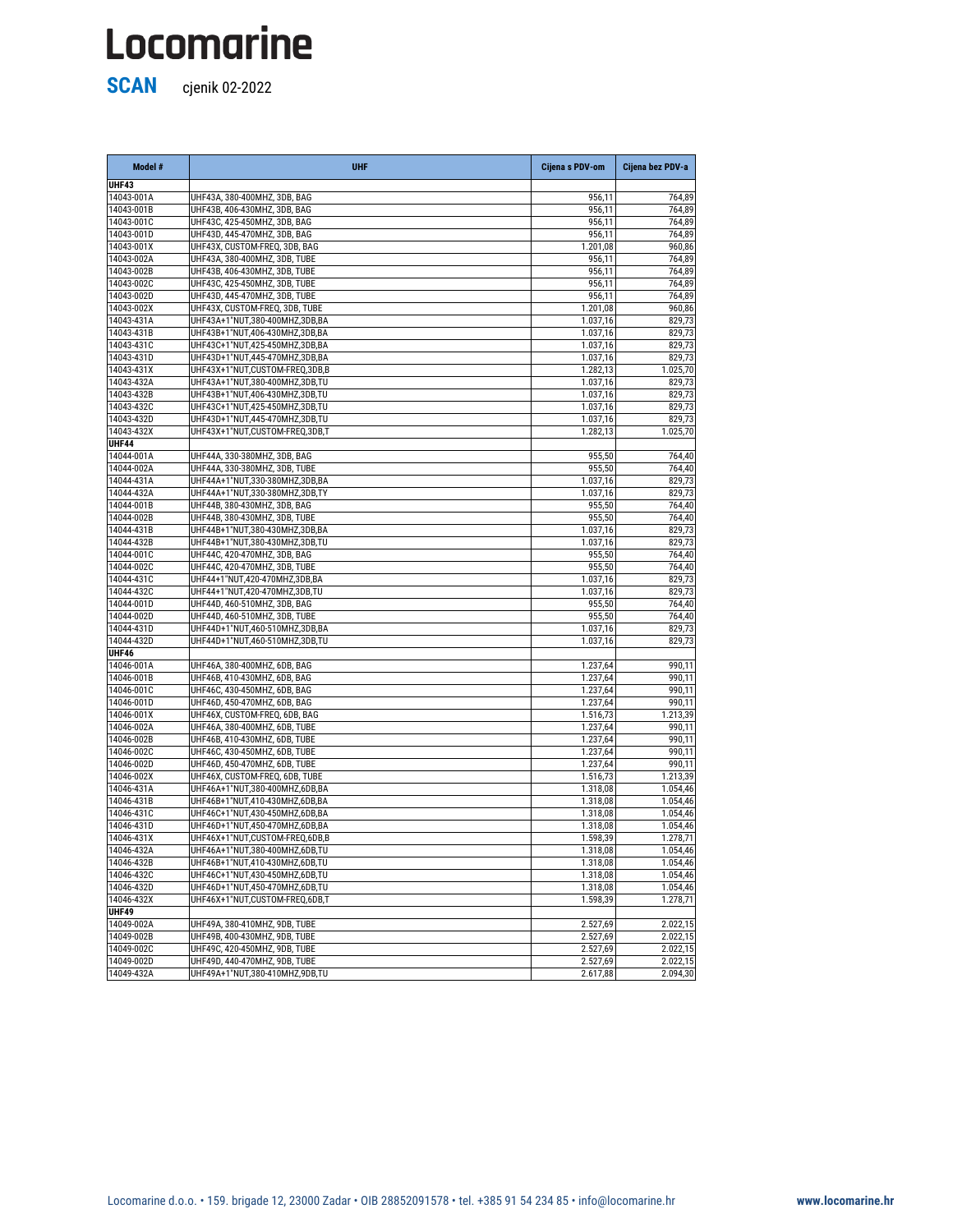| 14049-432B    | UHF49B+1"NUT,400-430MHZ,9DB,TU    | 2.617,88 | 2.094,30                   |
|---------------|-----------------------------------|----------|----------------------------|
| 14049-432C    | UHF49C+1"NUT,420-450MHZ,9DB,TU    | 2.617,88 | 2.094,30                   |
| 14049-432D    | UHF49D+1"NUT,440-470MHZ,9DB,TU    | 2.617,88 | 2.094,30                   |
| UHF93         |                                   |          |                            |
| 14093-001A    | UHF93A, 806-866MHZ, 3DB, BAG      | 750,14   | 600,11                     |
| 14093-001B    | UHF93B, 824-894MHZ, 3DB, BAG      | 750,14   | 600,11                     |
|               |                                   |          |                            |
| 14093-001C    | UHF93C, 872-960MHZ, 3DB, BAG      | 750,14   | 600,11                     |
| 14093-002A    | UHF93A, 806-866MHZ, 3DB, TUBE     | 750,14   | 600,11                     |
| 14093-002B    | UHF93B, 824-894MHZ, 3DB, TUBE     | 750,14   | 600,11                     |
| 14093-002C    | UHF93C, 872-960MHZ, 3DB, TUBE     | 750,14   | 600,11                     |
| 14093-431A    | UHF93A+1"NUT,806-866MHZ,3DB,BA    | 831,19   | 664,95                     |
| 14093-431B    | UHF93B+1"NUT,824-894MHZ,3DB,BA    | 831,19   | 664,95                     |
|               |                                   |          |                            |
| 14093-431C    | UHF93C+1"NUT,872-960MHZ,3DB,BA    | 831,19   | 664,95                     |
| 14093-432A    | UHF93A+1"NUT,806-866MHZ,3DB,TU    | 831,19   | 664,95                     |
| 14093-432B    | UHF93B+1"NUT,824-894MHZ,3DB,TU    | 831,19   | 664,95                     |
| 14093-432C    | UHF93C+1"NUT,872-960MHZ,3DB,TU    | 831,19   | 664,95                     |
| <b>UHF96</b>  |                                   |          |                            |
| 14096-001A    |                                   |          |                            |
|               | UHF96A, 806-866MHZ, 6DB, BAG      | 1.012,17 | 809,74                     |
| 14096-001B    | UHF96B, 824-894MHZ, 6DB, BAG      | 1.012,17 | 809,74                     |
| 14096-001C    | UHF96C, 890-960MHZ, 6DB, BAG      | 1.012,17 | 809,74                     |
| 14096-002A    | UHF96A, 806-866MHZ, 6DB, TUBE     | 1.012,17 | 809,74                     |
| 14096-002B    | UHF96B, 824-894MHZ, 6DB, TUBE     | 1.012,17 | 809,74                     |
| 14096-002C    | UHF96C, 890-960MHZ, 6DB, TUBE     | 1.012,17 | 809,74                     |
|               |                                   |          |                            |
| 14096-431A    | UHF96A+1"NUT,806-866MHZ,6DB,B.    | 1.101,75 | 881,40                     |
| 14096-431B    | UHF96B+1"NUT,824-894MHZ,6DB,B.    | 1.101,75 | 881,40                     |
| 14096-431C    | UHF96C+1"NUT,890-960MHZ,6DB,B.    | 1.101,75 | 881,40                     |
| 14096-432A    | UHF96A+1"NUT,806-866MHZ,6DB,T.    | 1.101,75 | 881,40                     |
| 14096-432B    | UHF96B+1"NUT,824-894MHZ,6DB,T.    | 1.101,75 | 881,40                     |
|               |                                   |          |                            |
| 14096-432C    | UHF96C+1"NUT,890-960MHZ,6DB,T.    | 1.101,75 | 881,40                     |
| UHF99         |                                   |          |                            |
| 14099-001A    | UHF99A, 824-894MHZ, 9DB, BAG      | 1.237,64 | 990,11                     |
| 14099-001B    | UHF99B, 890-960MHZ, 9DB, BAG      | 1.237,64 | 990,11                     |
| 14099-002A    | UHF99A, 824-894MHZ, 9DB, TUBE     | 1.237,64 | 990,11                     |
| 14099-002B    |                                   | 1.237,64 |                            |
|               | UHF99B, 890-960MHZ, 9DB, TUBE     |          | 990,11                     |
| 14099-431A    | UHF99A+1"NUT,824-894MHZ,9DB,BA    | 1.318,08 | 1.054,46                   |
| 14099-431B    | UHF99B+1"NUT,890-960MHZ,9DB,BA    | 1.318,08 | 1.054,46                   |
| 14099-432A    | UHF99A+1"NUT,824-894MHZ,9DB,TU    | 1.318,08 | 1.054,46                   |
| 14099-432B    | UHF99B+1"NUT,890-960MHZ,9DB,TU    | 1.318,08 | 1.054,46                   |
| <b>UHF186</b> |                                   |          |                            |
|               |                                   |          |                            |
| 14186-001     | UHF186, 1800MHZ, 6DB, BAG         | 921,38   | 737,10                     |
| 14186-002     | UHF186, 1800MHZ, 6DB, TUBE        | 921,38   | $\overline{737}$ , 10      |
| 14186-431     | UHF186+1"NUT,1800MHZ,6DB, BAG     | 1.003,03 | 802,43                     |
| 14186-432     | UHF186+1"NUT,1800MHZ,6DB, TUBE    | 1.003,03 | 802,43                     |
| <b>UHF189</b> |                                   |          |                            |
| 14189-001     | UHF189, 1800MHZ, 9DB, BAG         | 1.110,89 | 888,71                     |
|               |                                   |          |                            |
| 14189-002     | UHF189, 1800MHZ, 9DB, TUBE        | 1.110,89 | 888,71                     |
| 14189-431     | UHF189+1"NUT,1800MHZ,9DB, BAG     | 1.191,94 | 953,55                     |
| 14189-432     | UHF189+1"NUT,1800MHZ,9DB, TUBE    | 1.191,94 | 953,55                     |
| <b>UHF196</b> |                                   |          |                            |
| 14196-001     | UHF196, 1900MHZ, 6DB, BAG         | 921,38   | 737,10                     |
| 14196-002     | UHF196, 1900MHZ, 6DB, TUBE        | 921,38   | $\overline{737,10}$        |
| 14196-431     | UHF196+1"NUT,1900MHZ,6DB, BAG     |          |                            |
|               |                                   | 1.003,03 | 802,43                     |
| 14196-432     | UHF196+1"NUT,1900MHZ,6DB, TUBE    | 1.003,03 | 802,43                     |
| <b>UHF199</b> |                                   |          |                            |
| 14199-001     | UHF199, 1900MHZ, 9DB, BAG         | 1.110,89 | 888,71                     |
| 14199-002     | UHF199, 1900MHZ, 9DB, TUBE        | 1.110,89 | 888,71                     |
| 14199-431     | UHF199+1"NUT,1900MHZ,9DB, BAG     | 1.191,94 | 953,55                     |
| 14199-432     |                                   |          |                            |
|               | UHF199+1"NUT,1900MHZ,9DB, TUBE    | 1.191,94 | 953,55                     |
| <b>UHF219</b> |                                   |          |                            |
| 14219-001     | UHF219, 2100MHZ, 9DB, BAG         | 1.012,17 | 809,74                     |
| 14219-002     | <b>UHF219, 2100MHZ, 9DB, TUBE</b> |          | 809,74                     |
|               |                                   | 1.012,17 |                            |
|               |                                   |          |                            |
| 14219-431     | UHF219+1"NUT,2100MHZ,9DB, BAG     | 1.101,75 | 881,40                     |
| 14219-432     | UHF219+1"NUT,2100MHZ,9DB, TUBE    | 1.101,75 | 881,40                     |
| <b>UHF243</b> |                                   |          |                            |
| 14243-001     | UHF243, 2400MHZ, 3DB, BAG         | 723,33   | 578,66                     |
| 14243-002     | UHF243, 2400MHZ, 3DB, TUBE        | 723,33   |                            |
| 14243-431     | UHF243+1"NUT,2400MHZ,3DB, BAG     | 804,98   | 643,99                     |
|               |                                   |          |                            |
| 14243-432     | UHF243+1"NUT,2400MHZ,3DB, TUBE    | 804,98   | 643,99                     |
| <b>UHF249</b> |                                   |          |                            |
| 14249-001     | UHF249, 2400MHZ, 9DB, BAG         | 1.688,58 | 1.350,86                   |
| 14249-002     | UHF249, 2400MHZ, 9DB, TUBE        | 1.688,58 | 1.350,86                   |
| 14249-431     | UHF249+1"NUT,2400MHZ,9DB, BAG     | 1.769,63 | 1.415,70                   |
|               |                                   |          |                            |
| 14249-432     | UHF249+1"NUT,2400MHZ,9DB, TUBE    | 1.769,63 | 1.415,70                   |
| <b>UHF263</b> |                                   |          |                            |
| 14263-001     | UHF263, 2600MHZ, 3DB, BAG         | 714,19   | 571,35                     |
| 14263-002     | UHF263, 2600MHZ, 3DB, TUBE        | 714,19   |                            |
| 14263-431     | UHF263+1"NUT,2600MHZ,3DB, BAG     | 794,63   | 578,66<br>571,35<br>635,70 |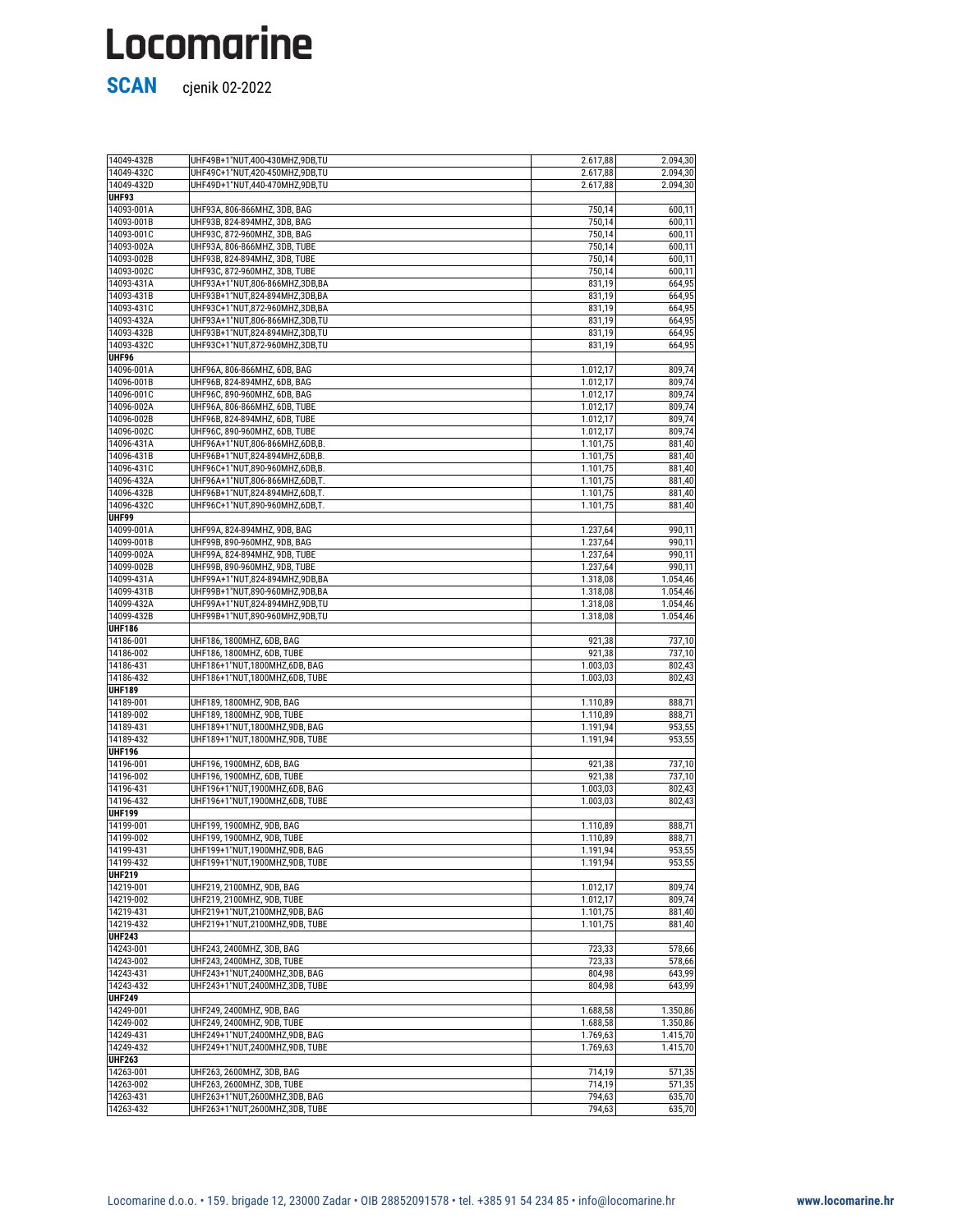**SCAN** cjenik 02-2022

**Model # 4G Cijena s PDV-om Cijena bez PDV-a** 14493-001 UHF4G, 3DB, BAG 573,30 14493-002 UHF4G, 3DB, TUBE 573,30 14493-431 UHF4G+1"NUT, 3DB, BAG 797,06 797,06 637,65 14493-432 UHF4G+1"NUT, 3DB, TUBE 797,06 637,65 **Model # 5G Cijena s PDV-om Cijena bez PDV-a** 14593-001 UHF5G, 3DB, BAG 608,40 and 500 and 500 and 760,50 cm  $\sim$  760,50 608,40 14593-002 UHF5G, 3DB, TUBE 760,50 608,40 14593-431 UHF5G + 1"NUT, 3DB, BAG 909,19 909,19 909,19 909,19 14593-432 UHF5G + 1"NUT, 3DB, TUBE 909,19 727,35 **Model # LTE700/800 Cijena s PDV-om Cijena bez PDV-a LTE700WB** 0,00 0,00 14076-432 LTE700WB + 1"NUT, 6DB, TUBE 1.305,89 1.044,71 **LTE800WB** 0,00 0,00 14086-001 LTE800WB, 790-960MHZ, 6DB, BAG 1.224,23 979,39 14086-002 LTE800WB, 790-960MHZ, 6DB, TUB 1.224,23 23 | 1.224,23 | 1.224,23 | 1.224,23 | 1.224,23 | 1.224,23 | 14086-431 |LTE800WB+1"NUT, 790-960, 6DB,BAG | 1.305,89 | 1.305,89 | 1.044,71 14086-432 LTE800WB+1"NUT, 790-960, 6DB,TUB 1.044,71 1.305,89 1.305,89 1.305,89 1.044,71 **Model # WIFI Cijena s PDV-om Cijena bez PDV-a WIFI2B9** 0,00 0,00 18001-001 WIFI2B9, 9DB, BAG 759,04 18001-002 WIFI2B9, 9DB, TUBE 2010 2009 948,80 948,80 948,80 959,04 18001-431 WIFI2B9 + 1"NUT, 9DB, BAG 1.029,84 823,88 18001-432 WIFI2B9 + 1"NUT, 9DB, TUBE 1.029,84 823,88 **Model # AM/FM/DAB Cijena s PDV-om Cijena bez PDV-a DABAMFM23** 0,00 0,00 15023-001 | DABAMFM23, 3DB, BAG 494,20 | 494,20 494,20 495,36 15023-002 DABAMFM23, 3DB, TUBE 494,20 494,20 494,20 15023-221 DABAMFM23+MAST MOUNT,3DB,BAG 569,16 569,16 569,16 569,16 455,33 15023-222 **DABAMFM23+MAST MOUNT,3DB,TUBE** 569,16 569,16 569,16 569,16 **DABAMFM54** 0,00 0,00 15054-611 DABAMFM54+10M CABLE, 4DB, BAG 636,80 509,44 15054-612 DABAMFM54+10M CABLE, 4DB, TUBE 636,80 509,44 15054-621 **DABAMFM54+20M CABLE, 4DB, BAG** 75054-621 722,11 722,11 577,69 15054-622 **DABAMFM54+20M CABLE, 4DB, TUBE** 722,11 722,11 722,11 577,69 **DABAMFM56** 0,00 0,00 15056-612 **DABAMFM56+10M CABLE, 6DB, TUBE** 929,30 929,30 929,30 15056-622 **DABAMFM56+20M CABLE, 6DB, TUBE** 1.004,86 **1.004,86** 803,89 **DABAMFM74** 0,00 0,00 15074-001 DABAMFM74, 4DB, BAG 679,45 679,45 15074-002 DABAMFM74, 4DB, TUBE 679,45 679,45

| 15074-431 | DABAMFM74 + 1"NUT, 4DB, BAG   | 759,89          | 607,91               |
|-----------|-------------------------------|-----------------|----------------------|
| 15074-432 | DABAMFM74 + 1"NUT, 4DB, TUBE  | 759,89          | 607,91               |
| DABAMFM76 |                               |                 |                      |
| 15076-002 | DABAMFM76, 6DB, TUBE          | 1.012,17        | 809,74               |
| 15076-432 | DABAMFM76 + 1"NUT, 6DB, TUBE  | 1.093,22        | 874,58               |
| Model #   | <b>GPS</b>                    | Cijena s PDV-om | Cijena bez PDV-a     |
| 16001-000 | GNSS01 (WHITE)                | 470,44          | 376,35               |
| 16001-001 | GNSS01 (WHITE), BAG           | 497,86          | 398,29               |
| 16002-000 | GNSS02 (BLACK)                | 470,44          | 376,35               |
| 16002-001 | GNSS02 (BLACK), BAG           | 497,86          | 398,29               |
| Model #   | <b>Loran/DGPS</b>             | Cijena s PDV-om | Cijena bez PDV-a     |
| 16101-000 | LORAN/DGPS1                   | 325,41          | 260,33               |
| 16101-001 | LORAN/DGPS1, BAG              | 355,88          | 284,70               |
| 16101-002 | LORAN/DGPS1, TUBE             | 355,88          | 284,70               |
| 16102-002 | LORAN/DGPS2, TUBE             | 486,89          | 389,51               |
| Model #   | <b>NAVTEX</b>                 | Cijena s PDV-om | Cijena bez PDV-a     |
| 16201-431 |                               |                 |                      |
|           | NAVTEX TRI-BAND + 1"NUT, BAG  | 3.315,61        |                      |
| 16201-432 | NAVTEX TRI-BAND + 1"NUT, TUBE | 3.315,61        | 2.652,49<br>2.652,49 |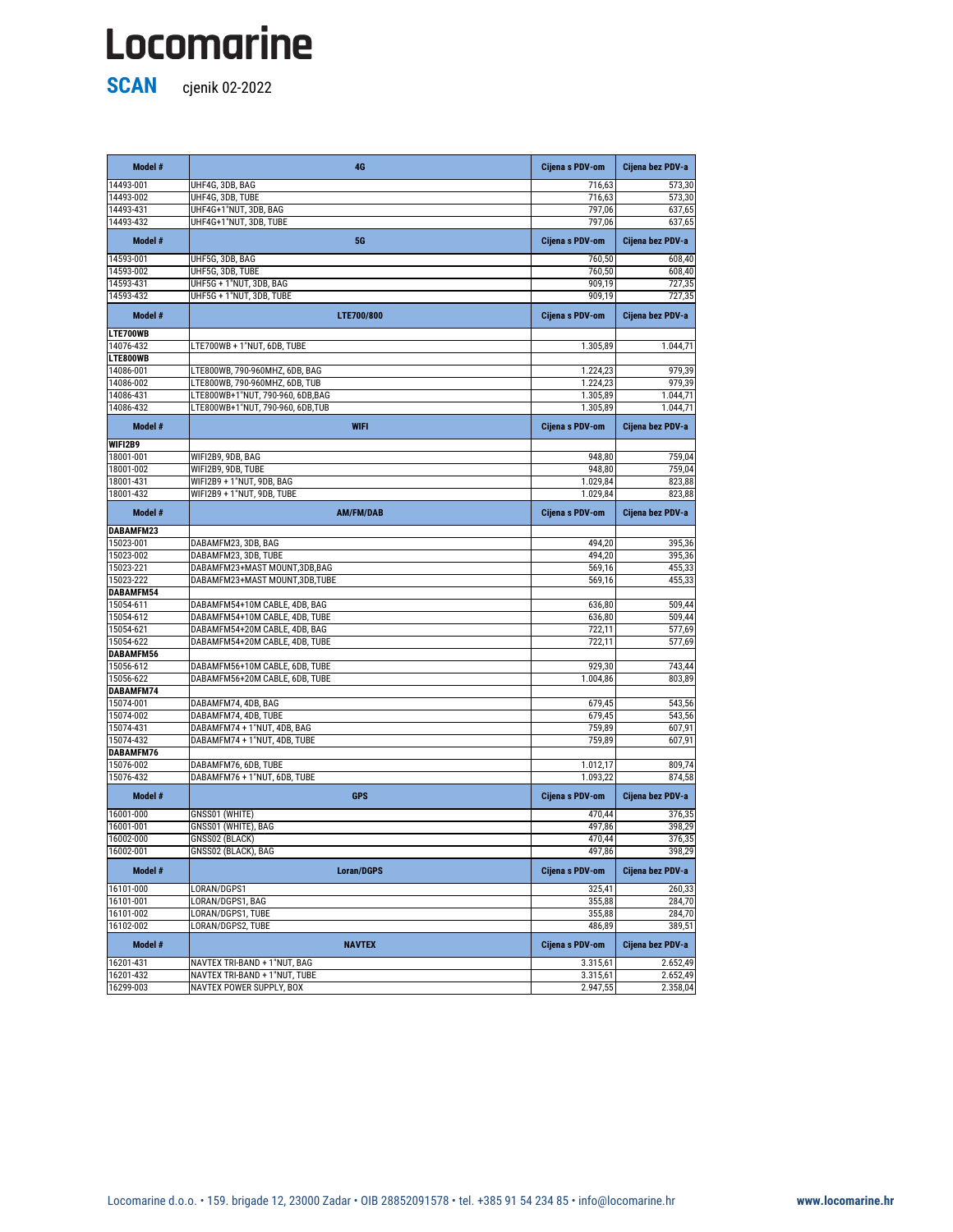| Model #                  | <b>Satellite</b>                                                      | Cijena s PDV-om      | Cijena bez PDV-a     |
|--------------------------|-----------------------------------------------------------------------|----------------------|----------------------|
| <b>Iridium</b>           |                                                                       |                      |                      |
| 65000-001                | IRIDIUM PASSIVE OMNI MA                                               | 1.052,39             | 841,91               |
| 65800-003                | IRIDIUM PASSIVE OMNI HD (+GPS)                                        | 1.636,17             | 1.308,94             |
| 65900-003                | IRIDIUM PASSIVE OMNI HD (-GPS)                                        | 1.496,63             | 1.197,30             |
| 65900-013<br>65900-023   | ANTENNA KIT FOR IRIDIUM GO! 5M<br>ANTENNA KIT FOR IRIDIUM GO! 8M      | 1.799,48<br>1.928,67 | 1.439,59<br>1.542,94 |
| <b>Thuraya</b>           |                                                                       |                      |                      |
| 60101-013                | THURAYA SCAN ACTIVE OMNI                                              | 6.464,86             | 5.171,89             |
| 60101-043                | THURAYA SCAN ACTIVE KIT                                               | 7.073,02             | 5.658,41             |
| 60101-053                | THURAYA SCAN ACTIVE KIT                                               | 7.814,63             | 6.251,70             |
| 60101-063                | THURAYA SCAN ACTIVE KIT                                               | 7.859,11             | 6.287,29             |
| 60101-073                | THURAYA SCAN ACTIVE KIT                                               | 8.513,58             | 6.810,86             |
| 60121-013                | THURAYA SCAN ACTIVE OMNI(+3DB)                                        | 8.297,25             | 6.637,80             |
| 60400-001                | THURAYA MAG-ANT. (ACTIVE GPS)                                         | 1.441,17             | 1.152,94             |
| 60401-019<br>60401-023   | THURAYA MOBILE KIT 2M, BOX<br>THURAYA MOBILE KIT 5M, BOX              | 1.673,34<br>2.054,81 | 1.338,68<br>1.643,85 |
| 60401-033                | THURAYA MOBILE KIT 8M, BOX                                            | 2.129,77             | 1.703,81             |
| 60401-043                | THURAYA MOBILE KIT 3M, BOX                                            | 2.012,16             | 1.609,73             |
| 60410-001                | THU MAG-ANT. (GSM+ACTIVE GPS)                                         | 1.723,31             | 1.378,65             |
| 60600-001                | THURAYA PASSIVE OMNI MA                                               | 1.622,16             | 1.297,73             |
| 60600-023                | THURAYA SCAN PASSIVE KIT                                              | 2.786,06             | 2.228,85             |
| 60601-001                | THURAYA PASSIVE MARINE ANTENNA                                        | 1.322,34             | 1.057,88             |
| 60601-043                | THURAYA MARINE KIT 8M                                                 | 2.054,81             | 1.643,85             |
| 60601-053                | THURAYA MARINE KIT 8M+BRACKET                                         | 2.194,97             | 1.755,98             |
| 60601-059<br>60601-063   | THURAYA MARINE KIT 8M+BRACKET                                         | 1.945,13             | 1.556,10             |
| 60601-069                | THURAYA MARINE KIT 8M+BRACKET<br>THURAYA MARINE KIT 8M+BRACKET        | 2.403,98<br>2.149,88 | 1.923,19<br>1.719,90 |
| 60805-003                | THURAYA PASSIVE OMNI HD                                               | 1.579,50             | 1.263,60             |
| 69001-001                | DC-FEEDER SMA(M)                                                      | 663,00               | $\overline{530,}40$  |
| 69002-001                | DC-FEEDER N(M)                                                        | 663,00               | 530,40               |
| Model #                  | <b>Mounts</b>                                                         | Cijena s PDV-om      | Cijena bez PDV-a     |
| 10000-010                | DECK MOUNT LW NYLON 1"-14                                             | 29,25                | 23,40                |
| 10000-011                | DECK MOUNT LW NYLON 1"-14, BAG                                        | 56,67                | 45,34                |
| 10000-020                | <b>DECK MOUNT STAINLESS 1"-14</b>                                     | 157,83               | 126,26               |
| 10000-021<br>10003-003   | <b>DECK MOUNT STAINLESS 1"-14,BAG</b><br>DECK MOUNT SS HD G1"-11, BOX | 185,25<br>443,02     | 148,20               |
| 10000-050                | 1" EXTENSION TUBE 300MM SS                                            | 299,20               | 354,41<br>239,36     |
| 10000-051                | 1" EXTENSION TUBE 300MM, BAG                                          | 327,23               | 261,79               |
| 10000-101                | GPS RAIL MOUNT NYLON 1"-14, BAG                                       | 166,97               | 133,58               |
| 10000-111                | RAIL MOUNT LW NYLON 1"-14, BAG                                        | 231,56               | 185,25               |
| 10000-123                | MAST/RAIL MOUNT SS 1"-14, BOX                                         | 396,70               | 317,36               |
| 10000-133                | MAST/RAIL MOUNT HD 1"-11, BOX                                         | 765,38               | 612,30               |
| 10000-133A               | MAST/RAIL MOUNT HD 1"-11 ALU                                          | 765,38               | 612,30               |
| 10000-141<br>10000-153   | WALL/RAIL MOUNT KIT SS, BAG<br>HF BRACKET KIT (SMALL), TUBE           | 176,11<br>645,33     | 140,89               |
| 10000-163                | HF BRACKET KIT (LARGE), TUBE                                          | 958,55               | 516,26<br>766,84     |
| 10000-173                | MAST/RAIL MOUNT SS, BOX                                               | 424,73               | 339,79               |
| 10000-183                | MAST/RAIL MOUNT ALU 1"-14, BOX                                        | 458,25               | 366,60               |
| 10000-191                | MAST/RAIL MOUNT UNIVERSAL, BAG                                        | 251,67               | 201,34               |
| 10000-221                | MAST/WALL MOUNT UNIVERSAL SS                                          | 173,06               | 138,45               |
| 10000-313                | 4-WAY MOUNT 1"-14 NYLON, BOX                                          | 221,81               | 177,45               |
| 10000-323                | 4-WAY MOUNT HD 1"-14, BOX                                             | 577,69               | 462,15               |
| 10000-410                | 1" TUBE ADAPTOR NYLON, BULK                                           | 65,81                | 52,65                |
| 10000-411                | 1" TUBE ADAPTOR NYLON, BAG                                            | 84,09                | 67,28                |
| 10000-420<br>10000-421   | 1" TUBE ADAPTER CHROME, BULK<br>1" TUBE ADAPTER CHROME, BAG           | 277,88<br>304,69     | 222,30<br>243,75     |
| 10000-431                | REVOLVING NUT KIT 1"-11, BAG                                          | 84,09                | 67,28                |
| 10000-440                | GPS ADAPTOR NYLON 1"-14, BULK                                         | 71,30                | 57,04                |
| 10000-441                | GPS ADAPTOR NYLON 1"-14, BAG                                          | 93,23                | 74,59                |
| 10000-450                | 1"-14 ADAPTER FOR VHF/AIS23                                           | 166,97               | 133,58               |
| 10000-451                | 1"-14 ADAPTER FOR VHF/AIS23                                           | 194,39               | 155,51               |
| 10000-460                | 1"-11/1"-14 ADAPTER CHROME                                            | 166,97               | 133,58               |
| 10000-461                | 1"-11/1"-14 ADAPTER CHROME, BAG                                       | 194,39               | 155,51               |
| 10000-471                | UPPER SUPPORT FOR HF-ANTENNAS                                         | 181,59               | 145,28               |
| 10000-481A<br>10000-481B |                                                                       |                      |                      |
|                          | CABLE FEED THROUGH (5-6MM), BAG                                       | 95,06                | 76,05                |
|                          | CABLE FEED THROUGH (10-12MM), B                                       | 95,06                | 76,05                |
| 10000-491                | MOUNTING KIT UNIVERSAL, BAG                                           | 54,23                | 43,39                |
| 10000-500B               | MOUNTING KIT SMALL, BULK                                              | 23,16                | 18,53                |
| 10000-501A<br>10000-501B | MOUNTING KIT LARGE, BAG<br>MOUNTING KIT SMALL, BAG                    | 56,67<br>36,56       | 45,34<br>29,25       |
| 10003-003                | DECK MOUNT SS HD G1"-11, BOX                                          | 443,02               | 354,41               |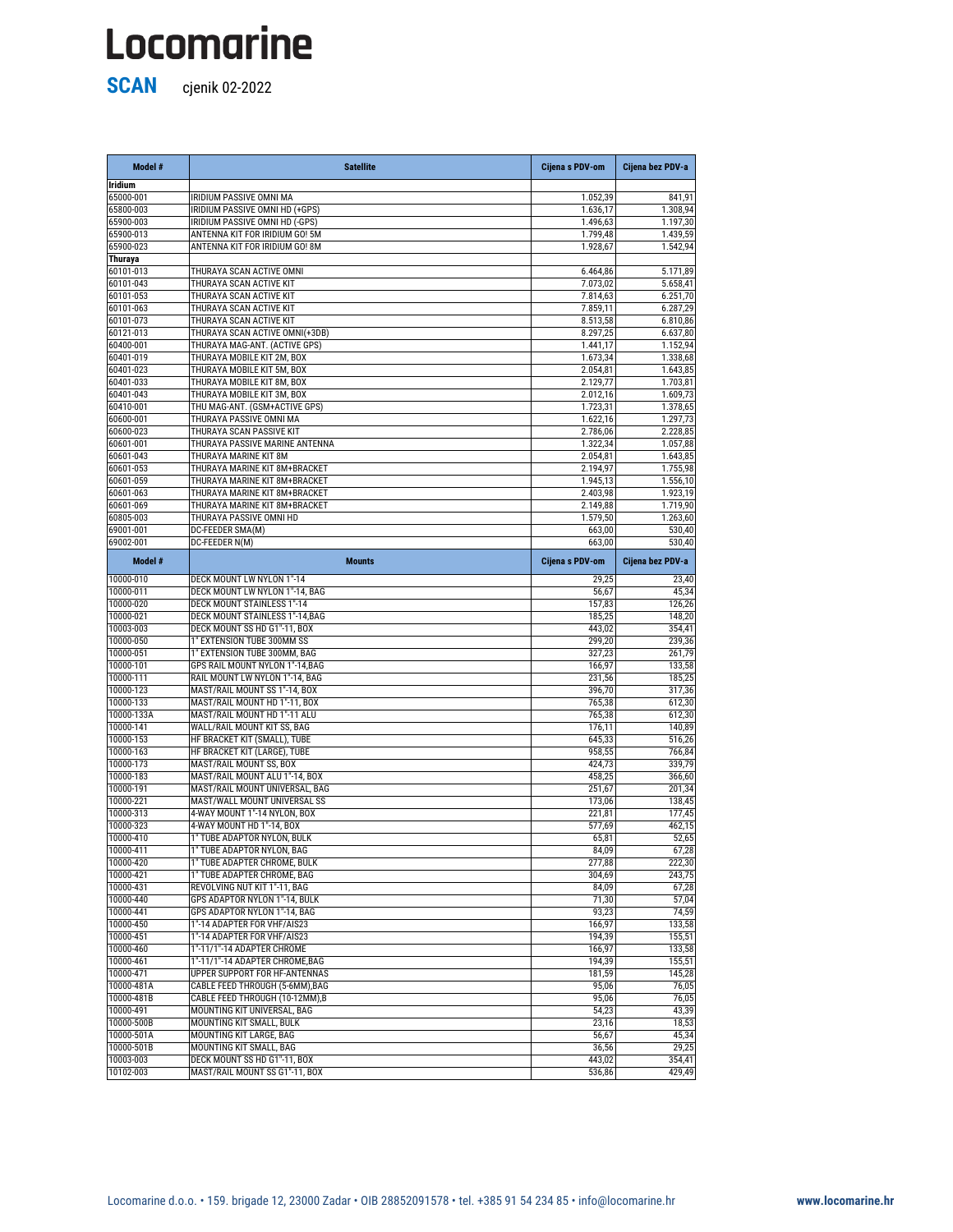| Model #   | <b>Cables</b>                  | Cijena s PDV-om       | Cijena bez PDV-a |
|-----------|--------------------------------|-----------------------|------------------|
| 91001-020 | 15M CABLE-KIT SAT/GPS N/SMA    | 825,70                | 660,56           |
| 91001-030 | 20M CABLE-KIT SAT/GPS N/SMA    | 1.131,00              | 904,80           |
| 91001-040 | 25M CABLE-KIT SAT/GPS N/SMA    | $\overline{2.92}5,61$ | 2.340,49         |
| 91001-060 | 40M CABLE-KIT SAT/GPS N/SMA    | 3.806,77              | 3.045,41         |
| 91001-070 | 50M CABLE-KIT SAT/GPS N/SMA    | 4.622,11              | 3.697,69         |
| 91002-020 | 15M CABLE-KIT SAT/GPS N/TNC    | 825,70                | 660,56           |
| 91002-030 | 20M CABLE-KIT SAT/GPS N/TNC    | 1.131,00              | 904,80           |
| 91002-060 | 40M CABLE-KIT SAT/GPS N/TNC    | 3.806,77              | 3.045,41         |
| 91003-010 | 5M LTR195 N(M)/TNC(M)          | 194,39                | 155,51           |
| 91003-020 | 8M LTR240 N(M)/TNC(M)          | 324,80                | 259,84           |
| 91003-030 | 10M LTR400 N(M)/TNC(M)         | 1.154,77              | 923,81           |
| 91003-040 | 15M LTR400 N(M)/TNC(M)         | 1.492,97              | 1.194,38         |
| 91003-050 | 12M LTR400 N(M)/TNC(M)         | 1.437,52              | 1.150,01         |
| 91003-090 | 20M LTR400 N(M)/TNC(M)         | 1.912,83              | 1.530,26         |
| 91004-011 | 5M CABLE-KIT SAT/GPS TNC/SMA   | 355,27                | 284,21           |
| 91004-021 | 8M CABLE-KIT SAT/GPS TNC/SMA   | 484,45                | 387,56           |
| 91004-031 | 10M CABLE-KIT SAT/GPS TNC/SMA  | 1.340,02              | 1.072,01         |
| 91004-041 | 15M CABLE-KIT SAT/GPS TNC/SMA  | 1.892,11              | 1.513,69         |
| 91005-010 | 5M LTR195 TNC(M)/TNC(M)        | 195,61                | 156,49           |
| 91005-020 | 8M LTR240 TNC(M)/TNC(M)        | 327,23                | 261,79           |
| 91005-030 | 10M LTR400 TNC(M)/TNC(M)       | 1.157,20              | 925,76           |
| 91005-040 | 15M LTR400 TNC(M)/TNC(M)       | 1.488,09              | 1.190,48         |
| 91005-050 | 40M FF300 TNC(M)/TNC(M)        | 2.287,59              | 1.830,08         |
| 91005-060 | 30M RG214 TNC(M)/TNC(M)        | 4.031,63              | 3.225,30         |
| 91005-070 | 5M LTR240 TNC(M)/TNC(M)        | 309,56                | 247,65           |
| 91005-080 | 3,5M LTR195 TNC(M)/TNC(M)      | 175,50                | 140,40           |
| 91005-090 | 2M RG58 TNC(M)/TNC(M)          | 141,38                | 113,10           |
| 91005-100 | 9M LTR400 TNC(M)/TNC(M)        | 1.085,91              | 868,73           |
| 91006-011 | IRIDIUM GO! ADAPT.CABLE TNC(F) | 383,91                | 307,13           |
| 91009-031 | 30M CABLE-KIT (FOR THURAYA IP) |                       |                  |
| 91011-011 | 5M CABLE-KIT SAT/GPS SMA/SMA   | 391,83                | 313,46           |
| 91012-021 | CABLE-KIT 5M THU SATSLEEVE/XT  | 770,86                | 616,69           |
| 91013-020 | 1M LTR195 N(M)/N(M)            | 186,47                | 149,18           |
| 91013-030 | 20M LTR240 N(M)/N(M)           | 669,70                | 535,76           |
| 91013-040 | 5M LTR195 N(M)/N(M)            | 240,09                | 192,08           |
| 91013-050 | 35M LTR400 N(M)/N(M)           | 3.538,64              | 2.830,91         |
| 91013-060 | 25M LTR240 N(M)/N(M)           | 722,72                | 578,18           |
| 91013-070 | 0,5M LTR240 N(M)/N(M)          | 519,80                | 415,84           |
| 91013-080 | 3M LTR195 N(M)/N(M)            | 213,89                | 171,11           |
| 91013-090 | 0,7M LTR195 N(M)/N(M)          | 191,34                | 153,08           |
| 91013-100 | 2M LTR195 N(M)/N(M)            | 309,56                | 247,65           |
| 91014-011 | 2M RG174 SMA(M) + XT/XT LITE   | 421,08                | 336,86           |
| 91015-011 | 2M RG174 SMA(M) + XT PRO       | 421,08                | 336,86           |
| 91016-011 | 2M RG174 SMA(M) + SATSLEEVE    | 421,08                | 336,86           |
| 91017-011 | 5M LTR195 SMA(M)/SMA(M)        | 421,08                | 336,86           |
| 91017-021 | 8M LTR240 SMA(M)/SMA(M)        | 376,59                | 301,28           |
| 91017-030 | 40M FF300 SMA(M)/SMA(M)        | 2.287,59              | 1.830,08         |
| 91017-040 | 15M LTR240 SMA(M)/SMA(M)       | 515,53                | 412,43           |
| 91018-011 | 0.2M ADAPTER CABLE XT/XT LITE  | 421,08                | 336,86           |
| 91019-011 | 0.2M ADAPTER XT-PRO/XT-P DUAL  | 421,08                | 336,86           |
| 91020-011 | 0.2M ADAPTER SATSLEEVE/X5      | 421,08                | 336,86           |
| 91021-011 | 8M LTR240 N(M)/SMA(M)          | 421,08                | 336,86           |
| 91021-021 | 20M LTR240 N(M)/SMA(M)         | 669,70                | 535,76           |

| 91021-030 | 15M LTR240 N(M)/SMA(M)         | 560,02   | 448,01   |
|-----------|--------------------------------|----------|----------|
| 91021-040 | 10M LTR240 N(M)/SMA(M)         | 441,80   | 353,44   |
| 91021-050 | 5M LTR240 N(M)/SMA(M)          | 322,97   | 258,38   |
| 91021-060 | 26M LTR240 N(M)/SMA(M)         | 762,33   | 609,86   |
| 91021-070 | 12M LTR240 N(M)/SMA(M)         | 485,67   | 388,54   |
| 91021-080 | 15M LTR400 N(M)/SMA(M)         | 1.854,33 | 1.483,46 |
| 91021-090 | 7M RG58 N(M)/SMA(M)            | 191,95   | 153,56   |
| 91021-100 | 0,5M RG58 N(M)/SMA(M)          | 119,44   | 95,55    |
| 91021-110 | 1M RG58 N(M)/SMA(M)            | 151,73   | 121,39   |
| 91021-120 | 3M LTR240 N(M)/SMA(M)          | 293,11   | 234,49   |
| 91021-130 | 40M LTR240 N(M)/SMA(M)         | 1.106,63 | 885,30   |
| 91023-021 | 6M CABLE KIT COMMUTR (3 PCS.)  | 692,86   | 554,29   |
| 91023-031 | 10M CABLE KIT COMMUTR (3 PCS)  | 822,05   | 657,64   |
| 91023-041 | 7,5M CABLE KIT COMMUTR (3 PCS) | 740,39   | 592,31   |
| 91024-010 | 20 CM LTR195 TNC(F)/SMA(M)     | 231,56   | 185,25   |
| 91026-010 | 5M RG58 N(M)/FME(F)            | 168,80   | 135,04   |
| 91026-020 | 8M RG195 N(M)/FME(F)           | 269,95   | 215,96   |
| 91027-010 | 220MM RG174 SMB-A(F)/BNC-CH(F) | 194,39   | 155,51   |
| 91028-010 | 5M RG223 SMA(M)/SMA(F)         | 538,08   | 430,46   |
| 91028-020 | 10M RG223 SMA(M)/SMA(F)        | 960,38   | 768,30   |
| 91028-030 | 20M RG223 SMA(M)/SMA(F)        | 1.804,36 | 1.443,49 |
| 91028-040 | 25M LTR195 SMA(M)/SMA(F)       | 569,16   | 455,33   |
| 91028-050 | 10M LTR195 SMA(M)/SMA(F)       | 296,77   | 237,41   |
| 91028-060 | 20M LTR195 SMA(M)/SMA(F)       | 515,53   | 412,43   |